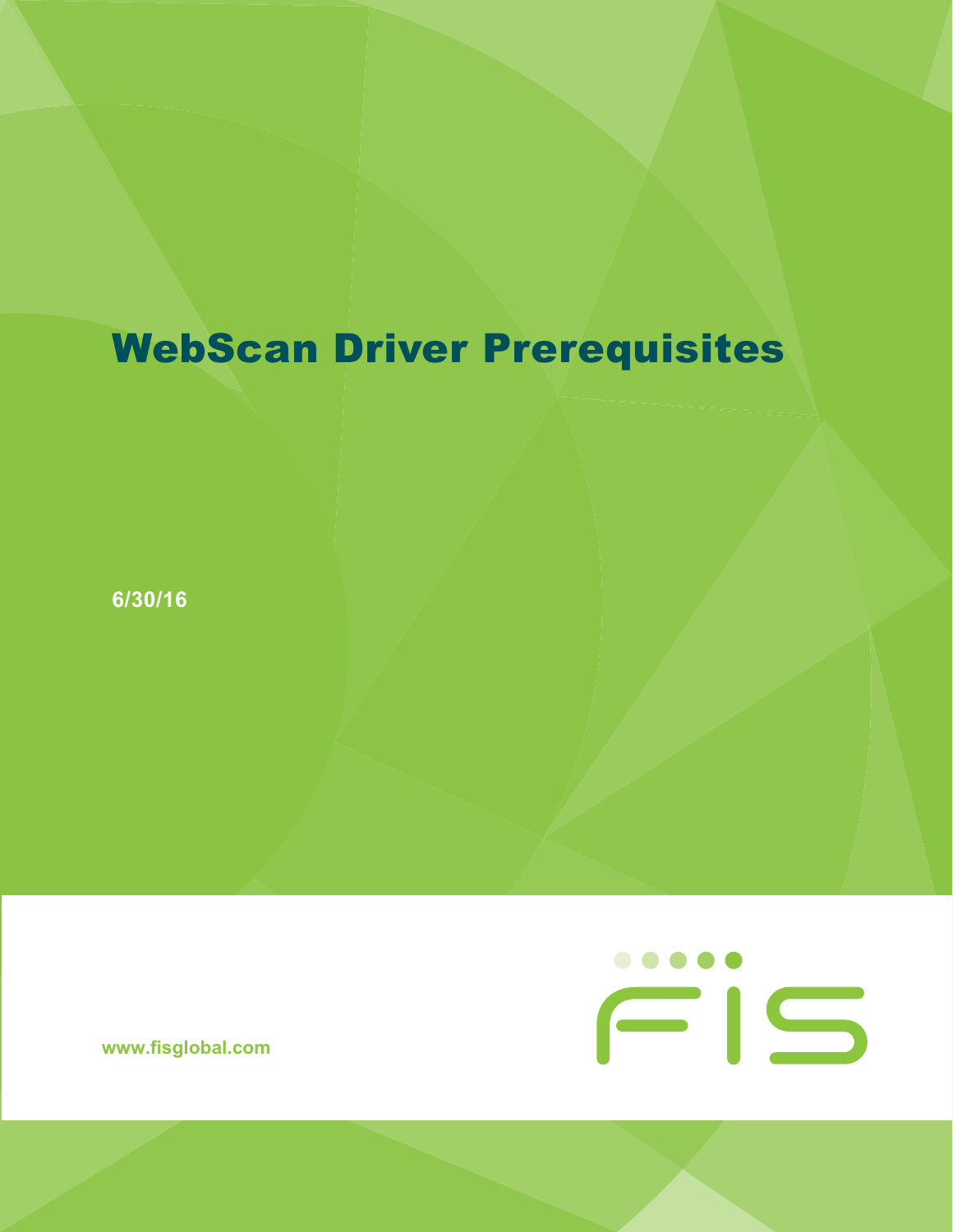

**WebScan Driver Prerequisites**

## **WebScan Driver Prerequisites**

## **WebScan Driver Prerequisite Instructions**

For the WebScan driver to function properly in CCX, the scanning computer must have the following software installed:

- ◆ Microsoft .NET Framework 4.5.1
- Microsoft Visual C++ 2013 Redistributable



Microsoft Visual C++ *is also differentiated between* 32‐bit *and* 64‐bit *operating systems.*

To check your computer for these prerequisites:

**1.** Select **Control Panel** from the **Windows Explorer** option on your desktop.

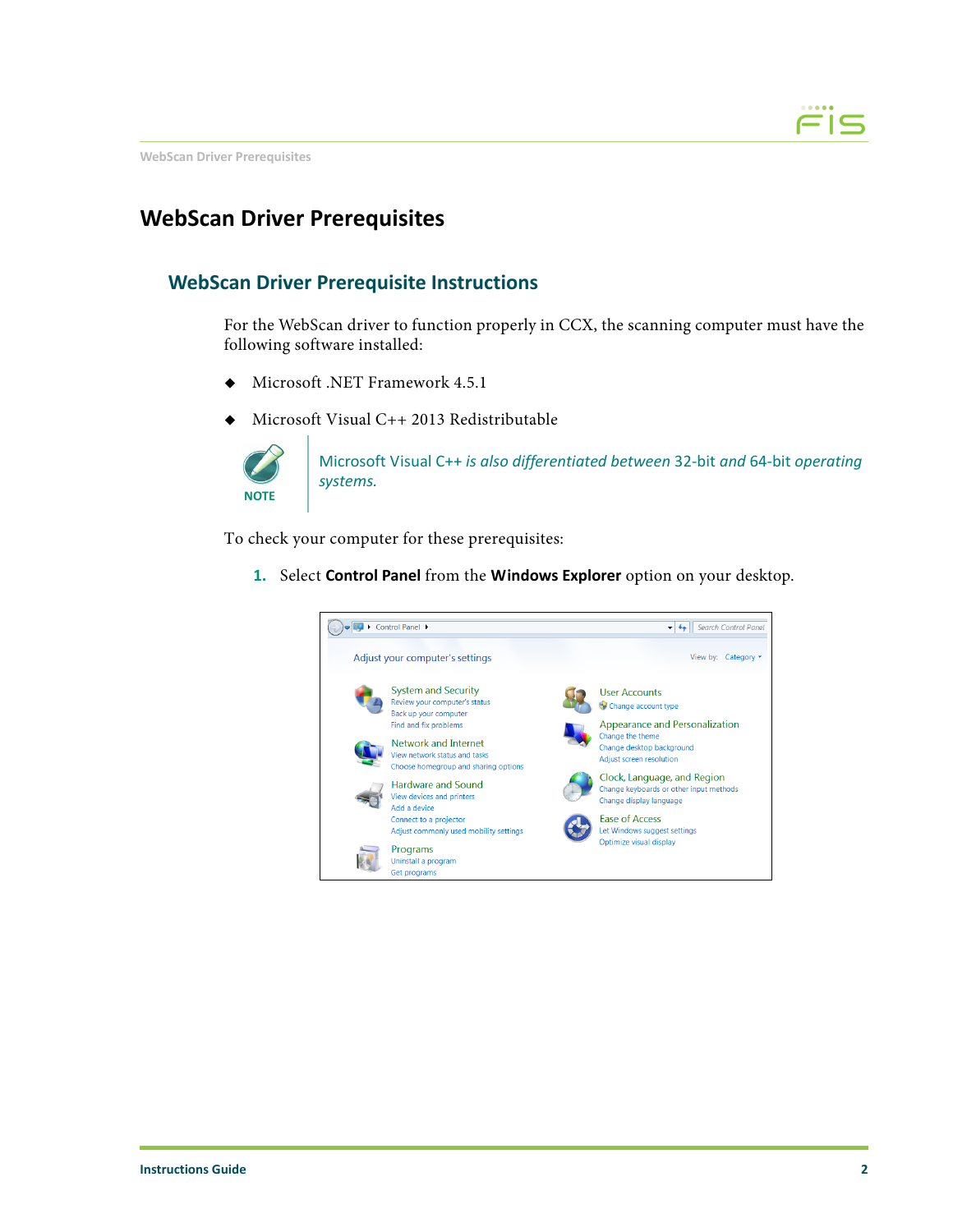**2.** Select **Uninstall a Program** from the **Programs** option in order to view the available software. Do not actually uninstall any software.



Slide down the menu to the "Microsoft…" entries and review the display for **Microsoft .NET Framework 4.5.1** and for **Microsoft Visual C++ 2013 Redistributable**. If both entries match the requirement, then you may skip the remainder of these pre-requisite instructions, ignore the Supplemental Installer guides, and move on to the Webscan Driver Installation Guide itself.

If either entry carries a different release designation or is not present, then make a note. In addition, if the Microsoft Visual C++ does not match the requirement, then you must also note whether your computer uses a 32-bit or 64-bit operating system.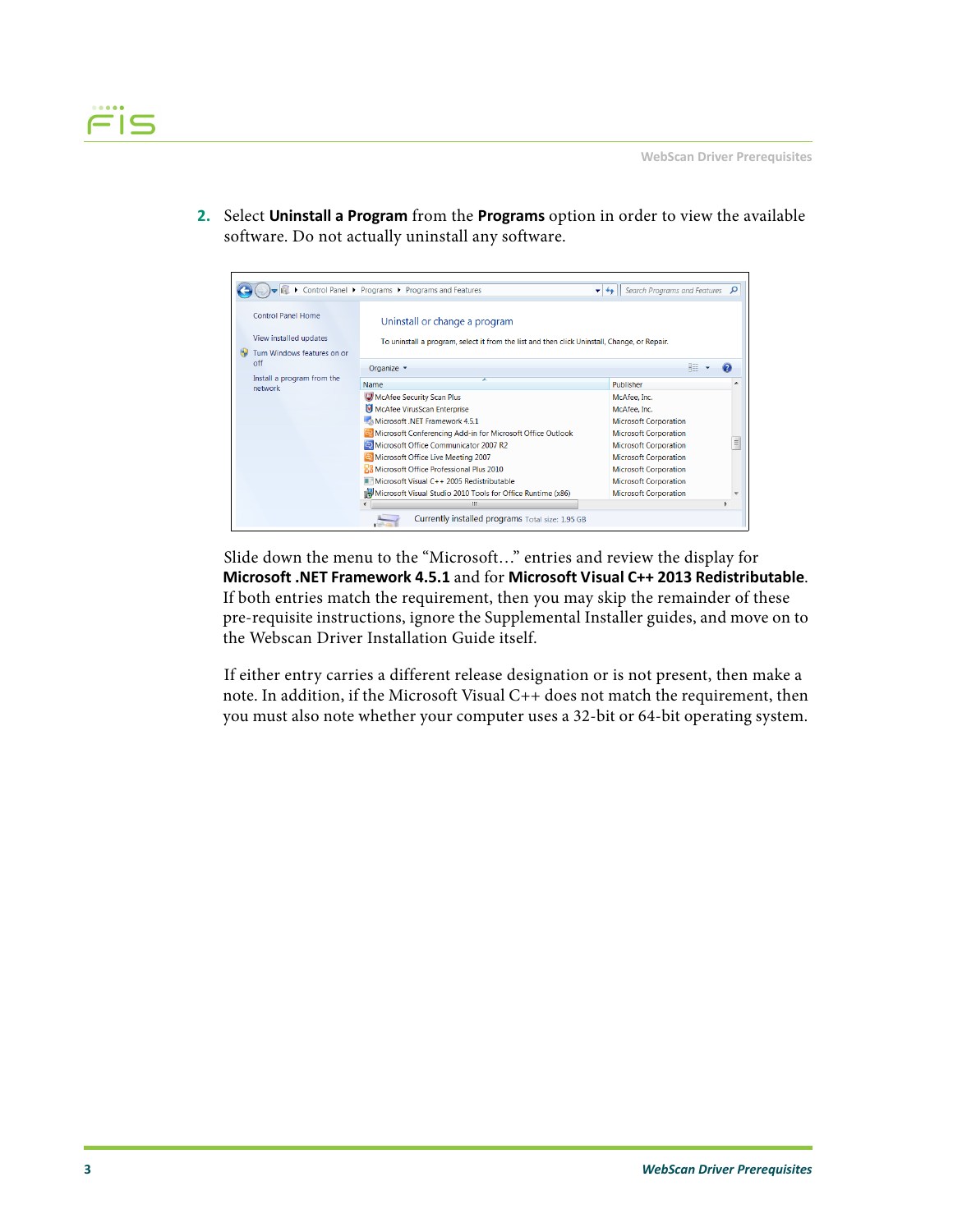

**a.** To do so, at **Control Panel**, select **System and Security**.

**b.** Select **System**. Under the **System** header, review **System type:** and note which operating system is used.